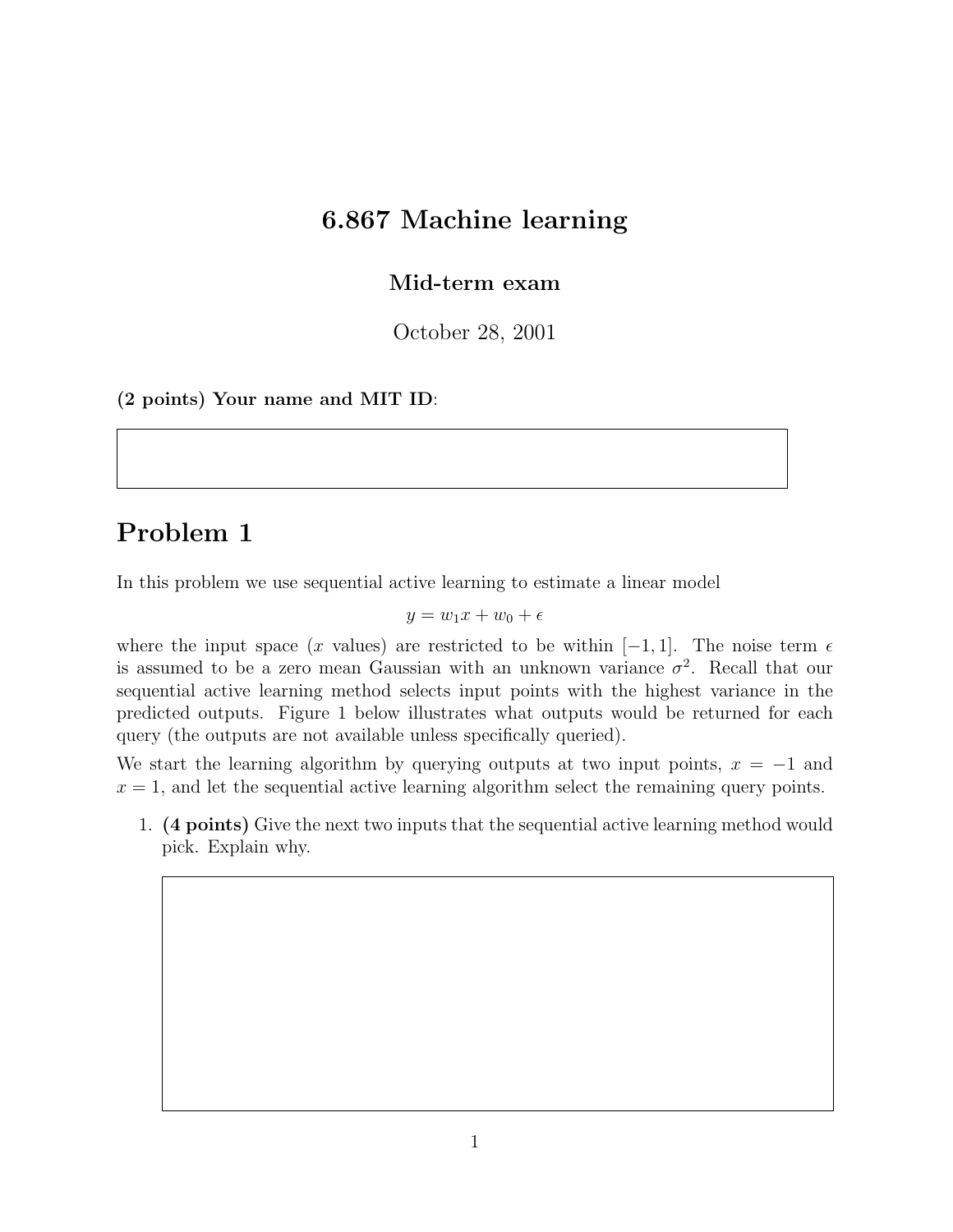

Figure 1: Samples from the underlying relation between the inputs x and outputs y. The outputs are not available to the learning algorithm unless specifically queried.

- 2. (4 points) In the figure 1 above, draw (approximately) the linear relation between the inputs and outputs that the active learning method would find after a large number of iterations.
- 3. (6 points) Would the result be any different if we started with query points  $x = 0$ and  $x = 1$  and let the sequential active learning algorithm select the remaining query points? Explain why or why not.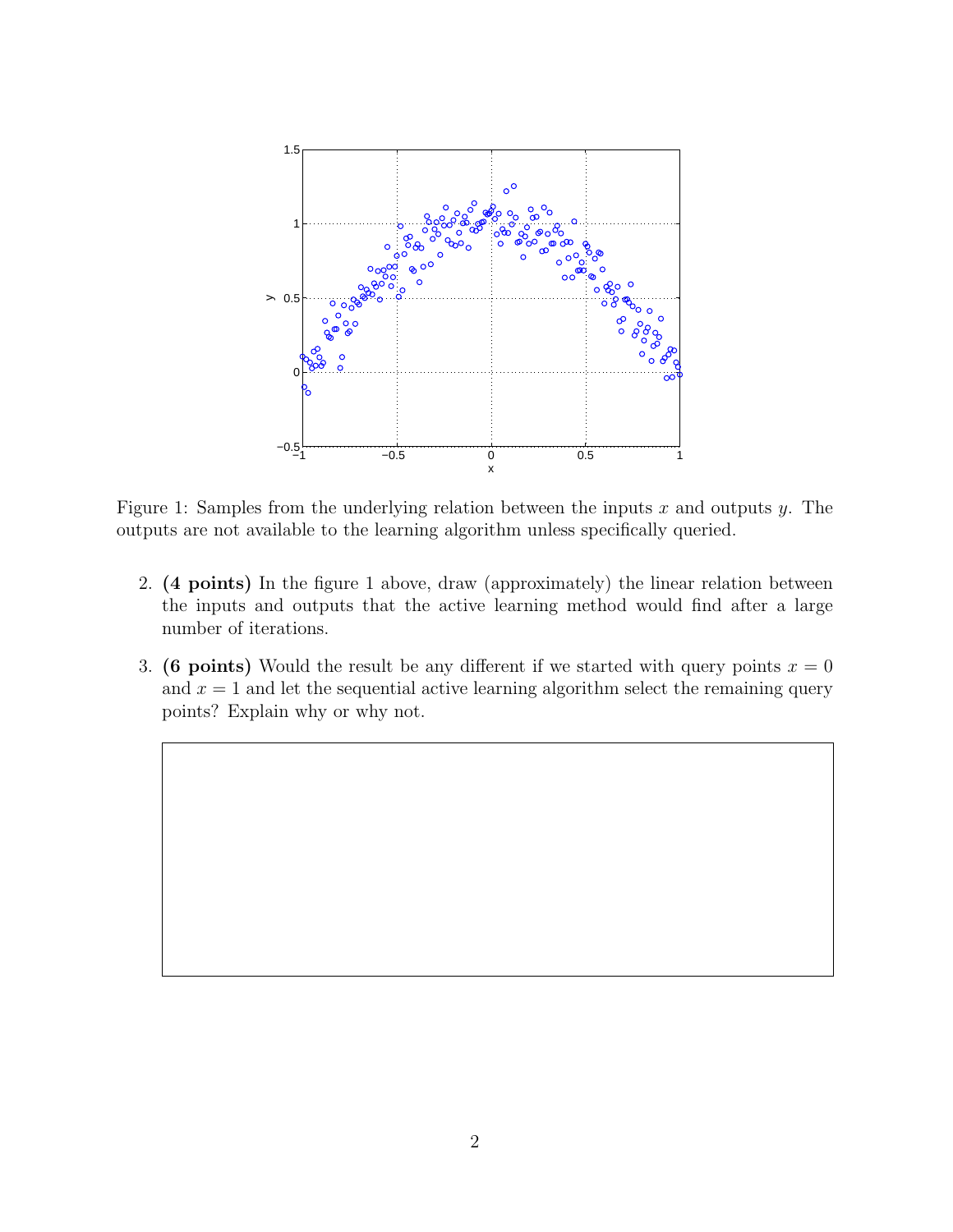# Problem 2



Figure 2: Log-probability of labels as a function of regularization parameter C

Here we use a logistic regression model to solve a classification problem. In Figure 2, we have plotted the mean log-probability of labels in the training and test sets after having trained the classifier with quadratic regularization penalty and different values of the regularization parameter C.

- 1.  $(T/F 2 points)$  In training a logistic regression model by maximizing the likelihood of the labels given the inputs we have multiple locally optimal solutions.
- 2.  $(T/F 2$  points) A stochastic gradient algorithm for training logistic regression models with a fixed learning rate will find the optimal setting of the weights exactly.
- 3.  $(T/F 2 points)$  The average log-probability of training labels as in Figure 2 can never increase as we increase C.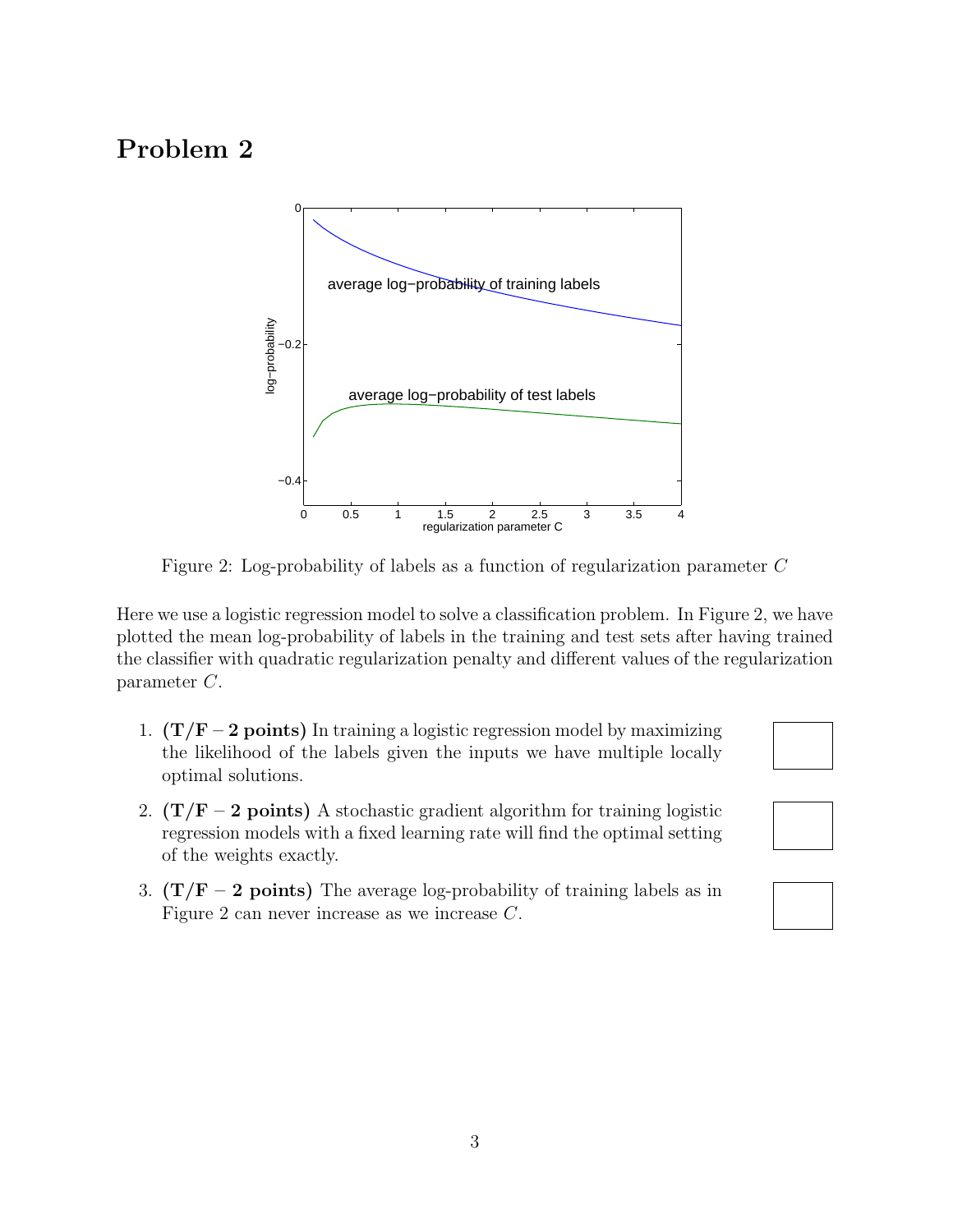4. (4 points) Explain why in Figure 2 the test log-probability of labels decreases for large values of C.

- 5.  $(T/F 2 points)$  The log-probability of labels in the test set would decrease for large values of C even if we had a large number of training examples.
- 6.  $(T/F 2 points)$  Adding a quadratic regularization penalty for the parameters when estimating a logistic regression model ensures that some of the parameters (weights associated with the components of the input vectors) vanish.

## Problem 3

Consider a training set consisting of the following eight examples:

| Examples labeled "0" | Examples labeled "1" |
|----------------------|----------------------|
| 3,3,0                | 2,2,0                |
| 3,3,1                | 1,1,1                |
| 3,3,0                | 1,1,0                |
| 2.2.1                | 1,1,1                |

The questions below pertain to various feature selection methods that we could use with the logistic regression model.

- 1. (2 points) What is the mutual information between the third feature and the target label based on the training set?
- 2. (2 points) Which feature(s) would a filter feature selection method choose? You can assume here that the mutual information criterion is evaluated between a single feature and the label.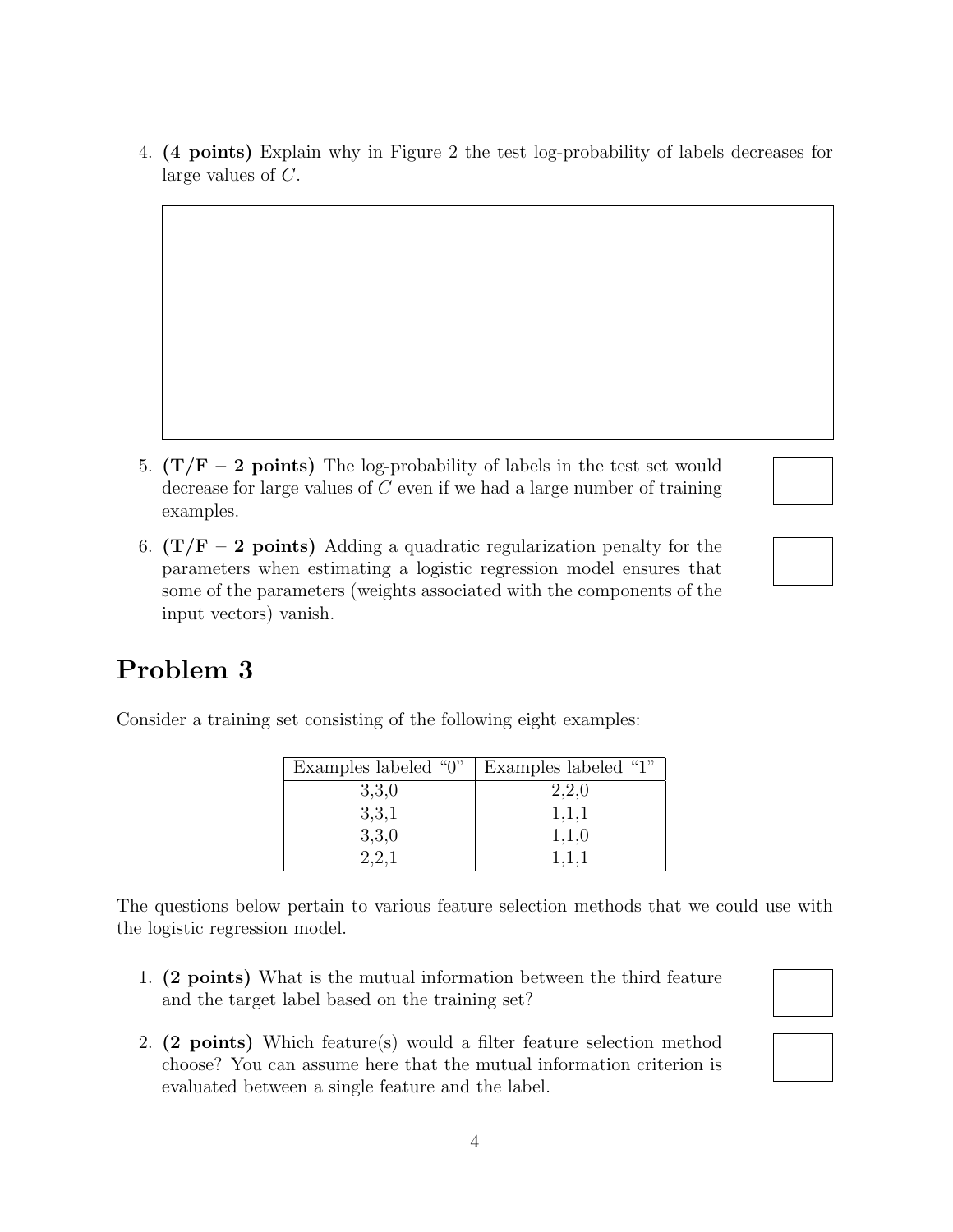- 3. (2 points) Which two feature(s) would a greedy wrapper process choose?
- 4. (4 points) Which features would a regularization approach with a 1-norm penalty  $\sum_{i=1}^{3} |w_i|$  choose? Explain briefly.

## Problem 4

1. (6 points) Figure 3 shows the first decision stump that the AdaBoost algorithm finds (starting with the uniform weights over the training examples). We claim that the weights associated with the training examples after including this decision stump will be  $[1/8, 1/8, 1/8, 5/8]$  (the weights here are enumerated as in the figure). Are these weights correct, why or why not?

Do not provide an explicit calculation of the weights.

- 2.  $(T/F 2$  points) The votes that AdaBoost algorithm assigns to the component classifiers are optimal in the sense that they ensure larger "margins" in the training set (higher majority predictions) than any other setting of the votes.
- 3.  $(T/F 2 points)$  In the boosting iterations, the training error of each new decision stump and the training error of the combined classifier vary roughly in concert

.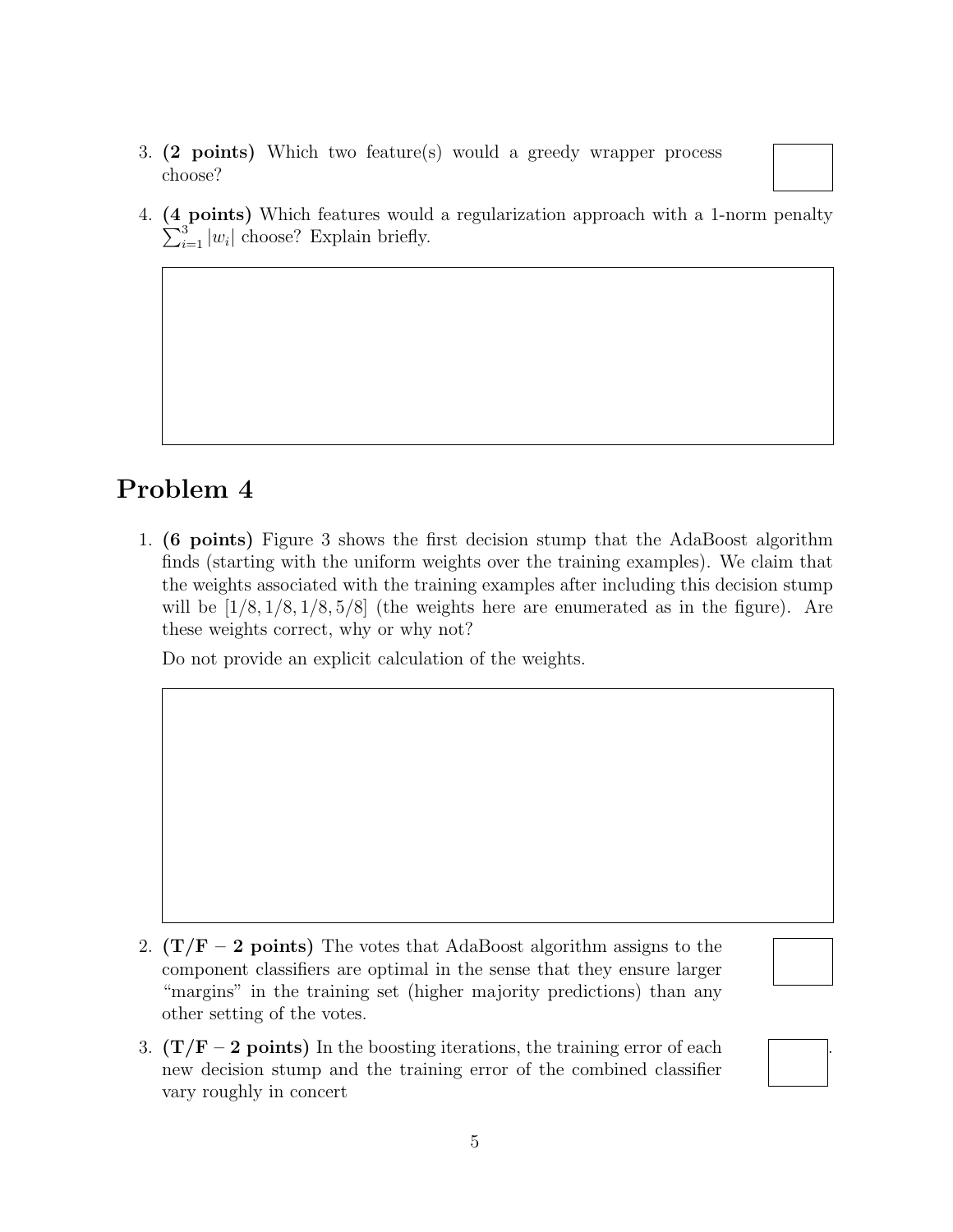

Figure 3: The first decision stump that the boosting algorithm finds.

## Problem 5



Figure 4: Training set, maximum margin linear separator, and the support vectors (in bold).

- 1. (4 points) What is the leave-one-out cross-validation error estimate for maximum margin separation in figure 4? (we are asking for a number)
- 2.  $(T/F 2 \text{ points})$  We would expect the support vectors to remain the same in general as we move from a linear kernel to higher order polynomial kernels.
- 3.  $(T/F 2 points)$  Structural risk minimization is guaranteed to find the model (among those considered) with the lowest expected loss

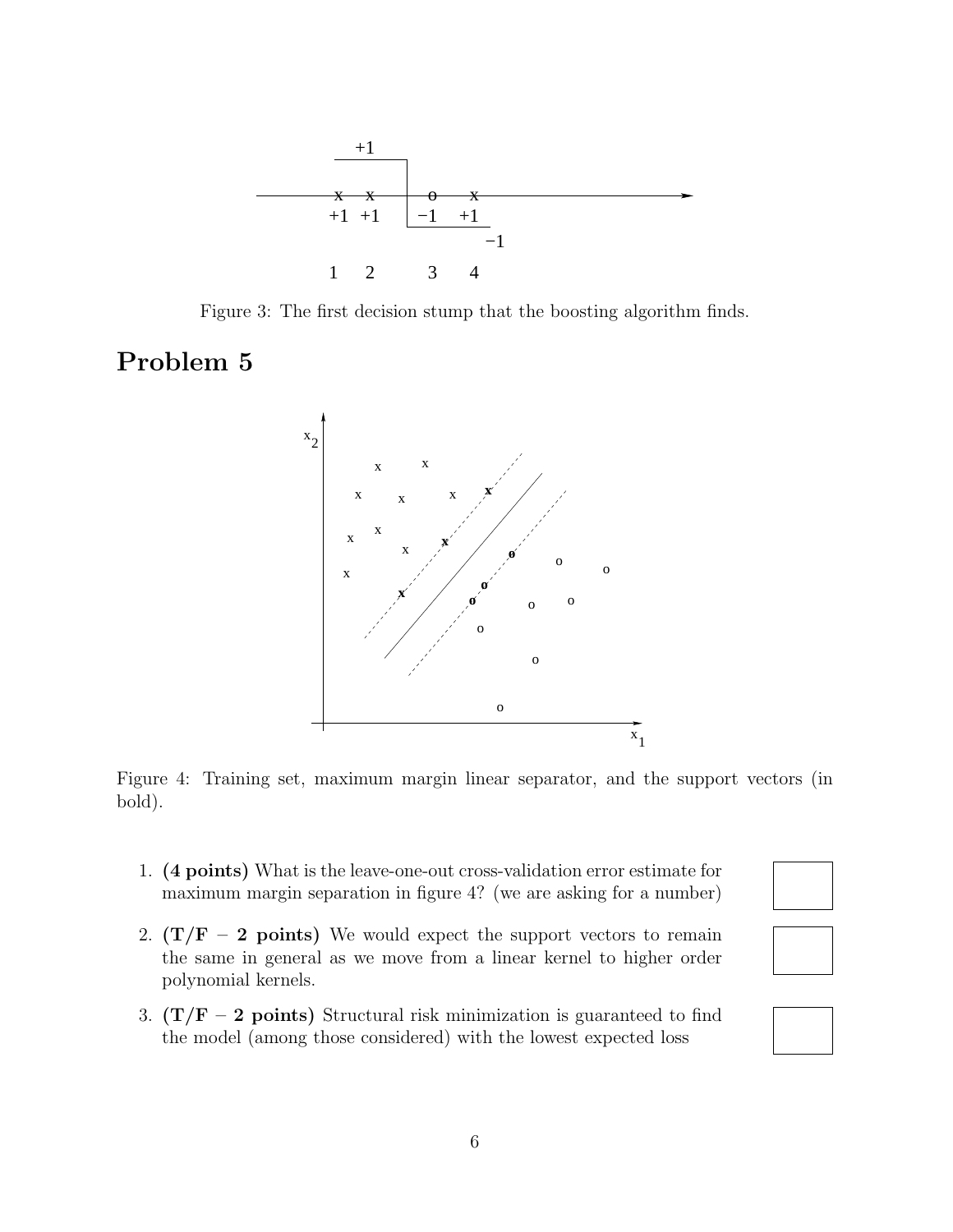4. (6 points) What is the VC-dimension of a mixture of two Gaussians model in the plane with equal covariance matrices? Why?

# Problem 6

Using a set of 100 labeled training examples (two classes), we train the following models:

- GaussI A Gaussian mixture model (one Gaussian per class), where the covariance matrices are both set to  $I$  (identity matrix).
- GaussX A Gaussian mixture model (one Gaussian per class) without any restrictions on the covariance matrices.
- LinLog A logistic regression model with linear features.

QuadLog A logistic regression model, using all linear and quadratic features.

1. (6 points) After training, we measure for each model the average log probability of labels given examples in the training set. Specify all the equalities or inequalities that must *always* hold between the models relative to this performance measure. We are looking for statements like "model  $1 \leq$  model  $2$ " or "model  $1 =$  model  $2$ ". If no such statement holds, write "none".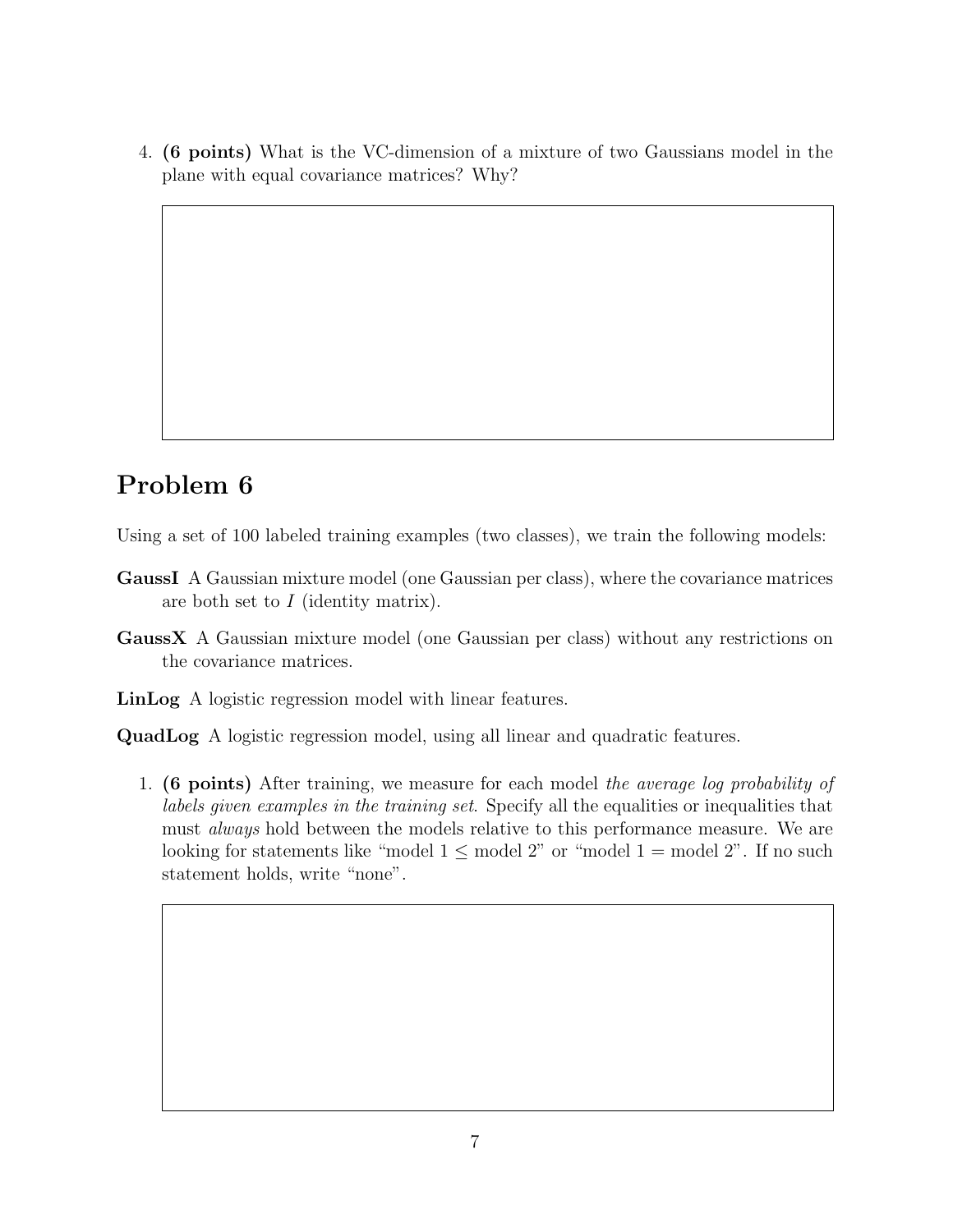2. (4 points) Which equalities and inequalities must always hold if we instead use the mean classification error in the training set as the performance measure? Again use the format "model  $1 \leq$  model  $2$ " or "model  $1 =$  model  $2$ ". Write "none" if no such statement holds.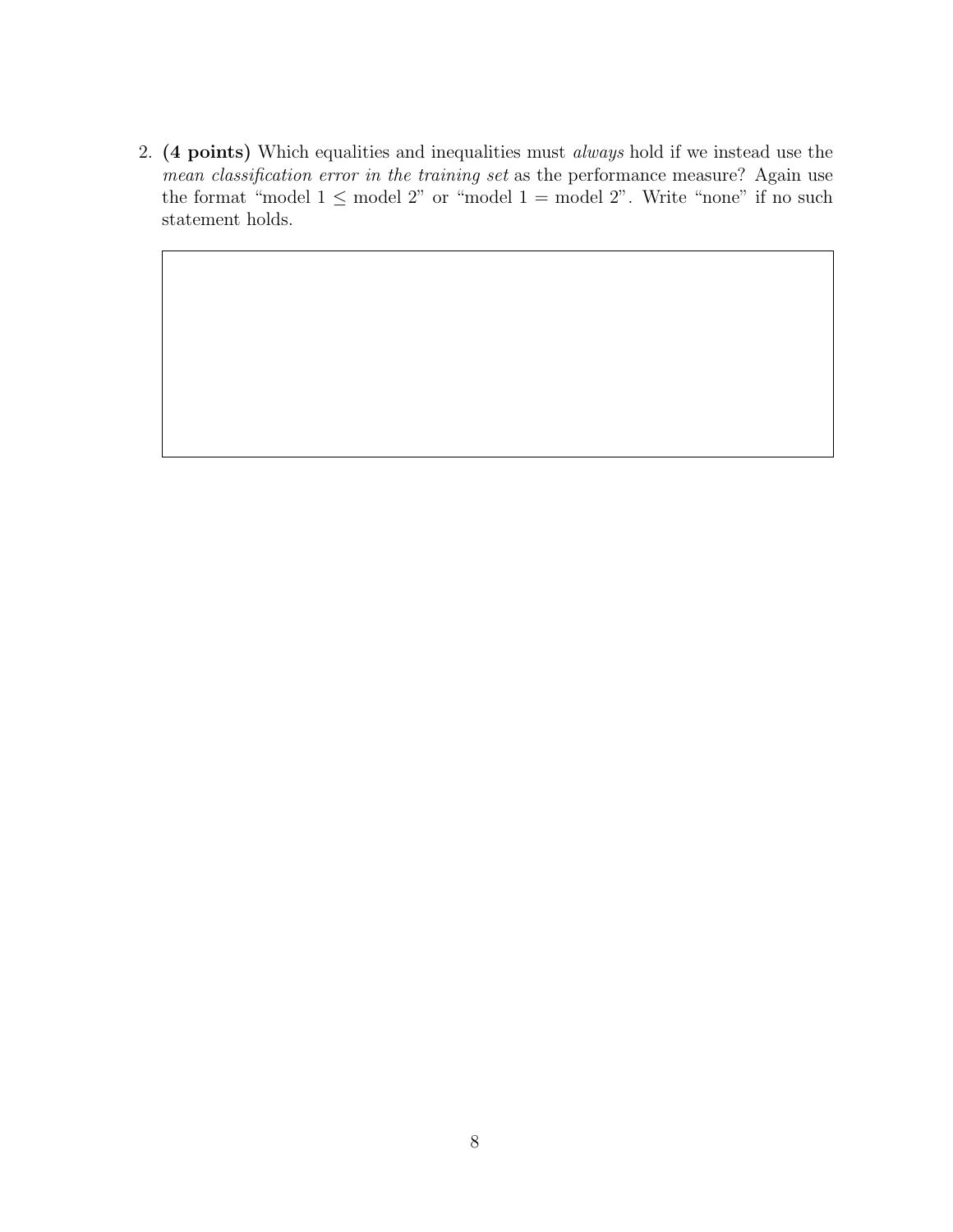# Another set of figures



Figure 1. Samples from the underlying relation between the inputs  $x$  and outputs  $y$ . The outputs are not available to the learning algorithm unless specifically queried



Figure 2. Log-probability of labels as a function of regularization parameter C